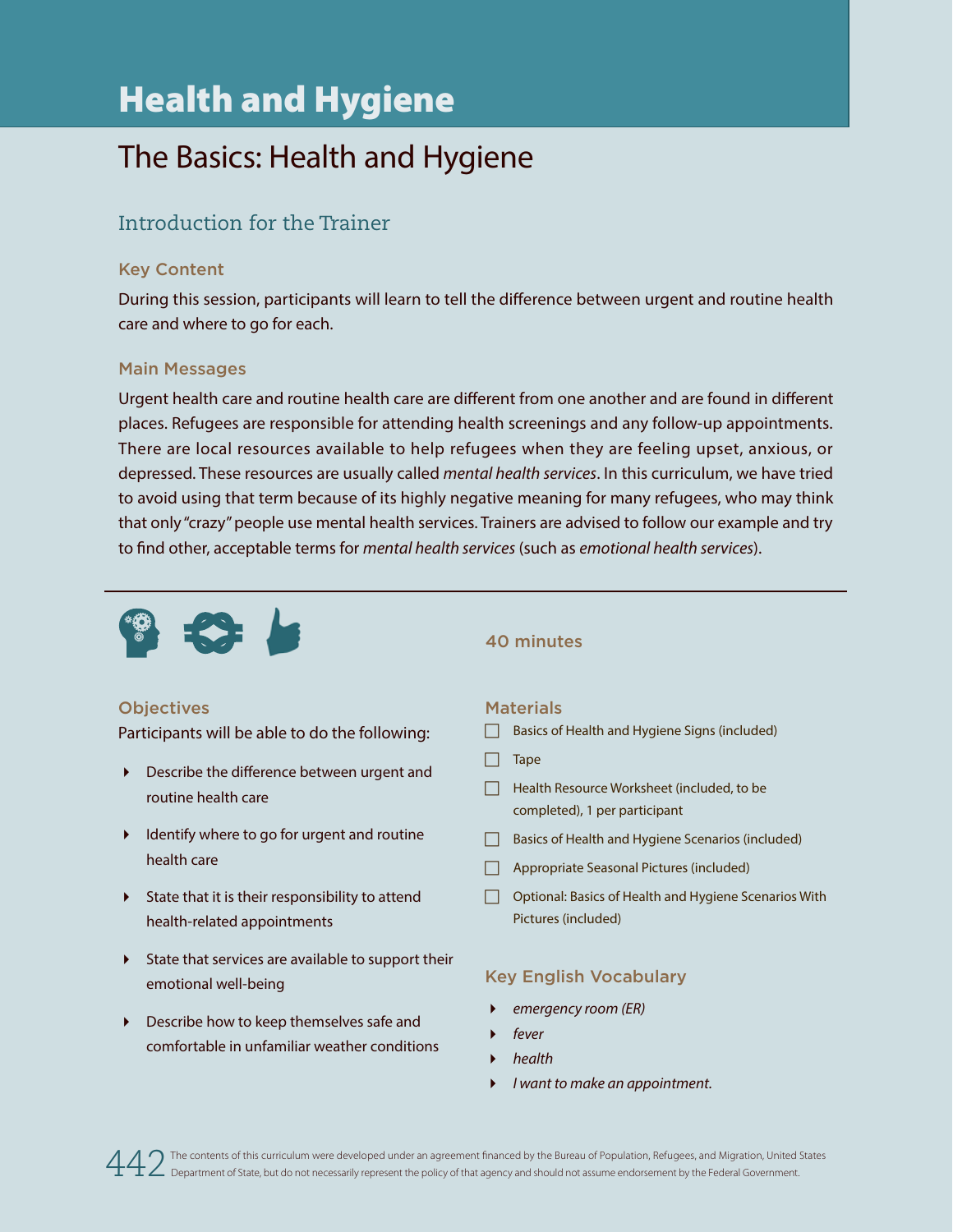### Session Preparation

Find out about the health care options and common health care issues in your community. Change the Basics of Health and Hygiene Signs and the Basics of Health and Hygiene Scenarios to reflect what is found in your area.

Complete the Health and Hygiene Resource Worksheet based on your findings and on the common health care providers used by refugees in the area. If a primary health care provider needs to provide a referral to a specialist, note this on the form or consider not including specialist information. Print a completed Health and Hygiene Resource Worksheet for each participant.

Tape the Basics of Health and Hygiene Signs around the training space.

Review the Appropriate Seasonal Pictures and adjust the pictures to ensure that the pictures show the weather in your area.

## Trainer's Introduction of Session to Participants

There are many different health resources in your new community. It is important that you learn how to use each resource correctly.

It is your responsibility to go to your health care appointments, whether it is your first health care screening or a follow-up appointment. There are also services available to help people who are having a hard time adjusting emotionally to their new community.

During this session, we will talk about the difference between urgent and routine health care services and when you should use each one. We will also discuss the different seasons and what kind of clothing you should wear to stay healthy and be comfortable.

## Introductory Exercise

*Briefly review the key English vocabulary for this plan by saying the first word aloud in English. Participants say the word to a partner, and then all together as a group. Continue in the same way with the rest of the words and the sentence. Throughout the session, emphasize the words as they come up and use the sentence whenever there is an opportunity. If there is time (8 to 10 minutes), use the unit vocabulary found at the end of this unit to help participants better understand key English vocabulary words.*

#### Activity

Introduce each of the Basics of Health and Hygiene Signs to participants by walking around the room, reading the text, and asking participants to repeat it.

Ask participants to stand.





Health and Hygeine

Health and Hygeine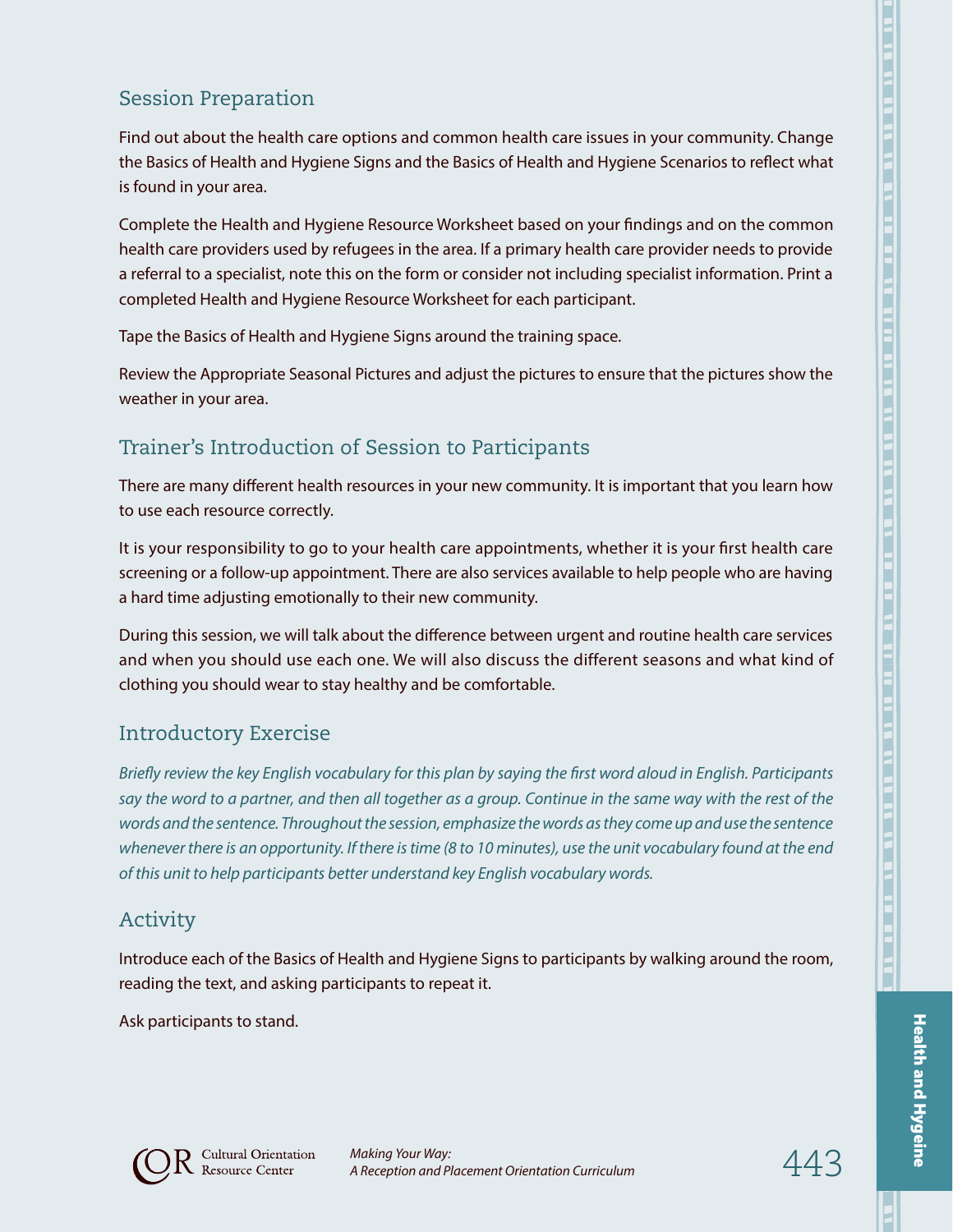Read one of the Basics of Health and Hygiene Scenarios to the full group of participants. Ask participants to think about the scenario. If they think it is an emergency (or urgent) health scenario, they take one step forward. If they think it is a routine health scenario, they take one step backward. Discuss whether the scenario should be considered urgent or routine.

Read the scenario aloud again. Now each participant decides the best action to take and moves to stand near the appropriate Basics of Health and Hygiene Sign.

As a full group, discuss the scenario and whether participants have taken the right action. In some scenarios, there may be more than one right action for participants to take. Point this out to participants and explain why.

Continue with each health care scenario in the same way, with participants first considering whether it is an urgent or routine matter (by stepping forward or stepping back) and then what action should be taken (by moving to stand near the appropriate Basics of Health and Hygiene Sign).

When finished, go over the Appropriate Seasonal Pictures with participants. Tell participants that one of the best ways to prevent illness is by wearing the right clothing for the weather. Point out the different seasons and how clothing changes for each season.

Hand out a completed Health and Hygiene Resource Worksheet to each participant, explaining that this is a list of health care providers in the area to contact for different health care needs.

Debrief the session with participants using the questions below.

#### Debriefing Questions

- Who is responsible for making your health appointments and getting you to them?
- What health services are available in your community?
- What is an example of a routine health situation? If this happens, what should you do?
- What is an example of an urgent health situation? If this happens, what should you do?
- What is a season that will be new to you? What should you wear during the seasons that are new to you? Why is the right clothing important?
- If you are feeling anxious, lonely, or depressed, what should you do?

#### *Working With Individuals or Very Small Groups*

This session can be conducted with an individual or very small groups, as well as with larger groups.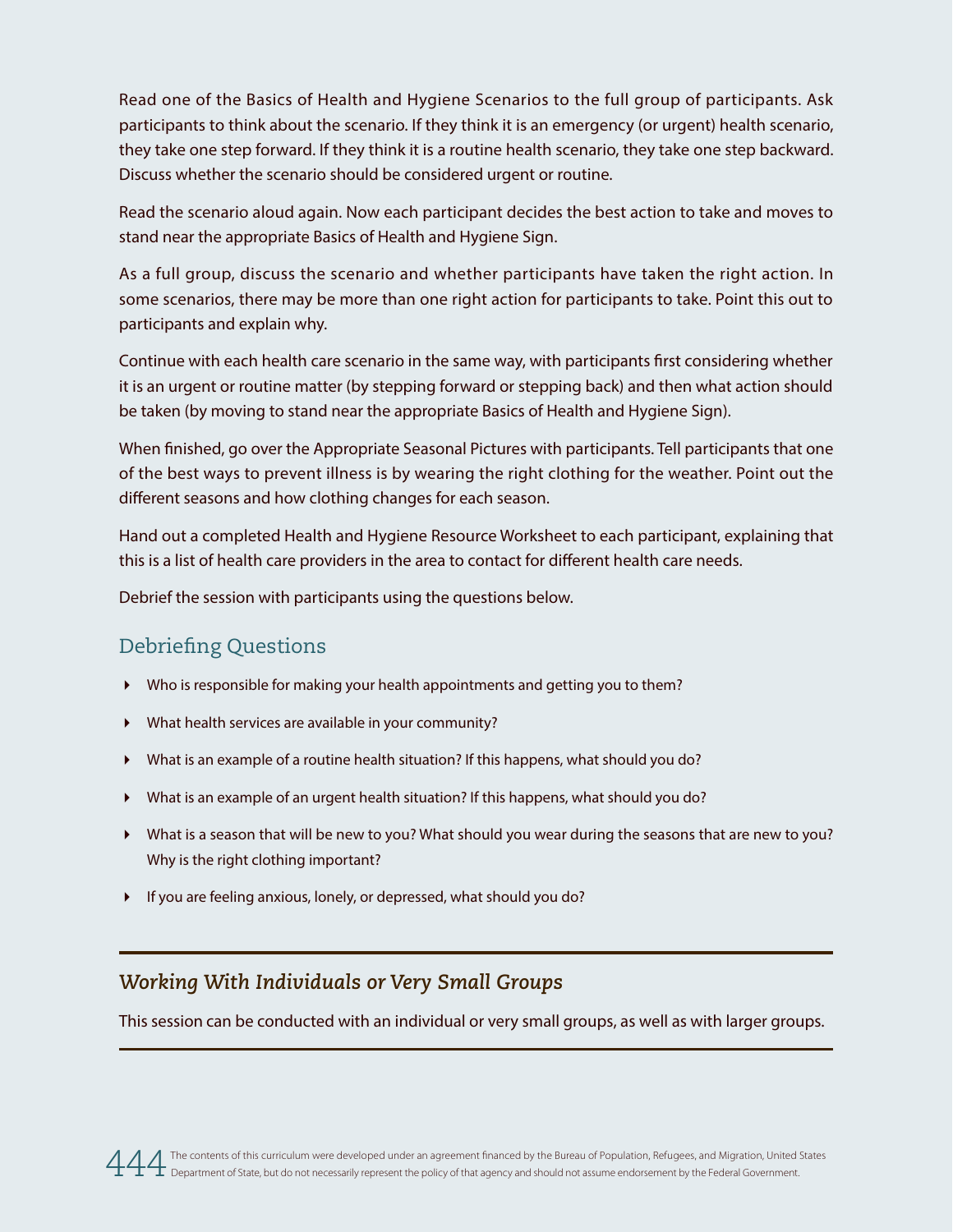When discussing the Basics of Health and Hygiene Scenarios with participants, use the Basics of Health and Hygiene Scenarios With Pictures and show participants the corresponding picture before they decide the best action to take.

If needed, use translated versions of the Basics of Health and Hygiene Signs, Health and Hygiene Resource Worksheet, Basics of Health and Hygiene Scenarios, Appropriate Seasonal Pictures, and/or Basics of Health and Hygiene Scenarios With Pictures.



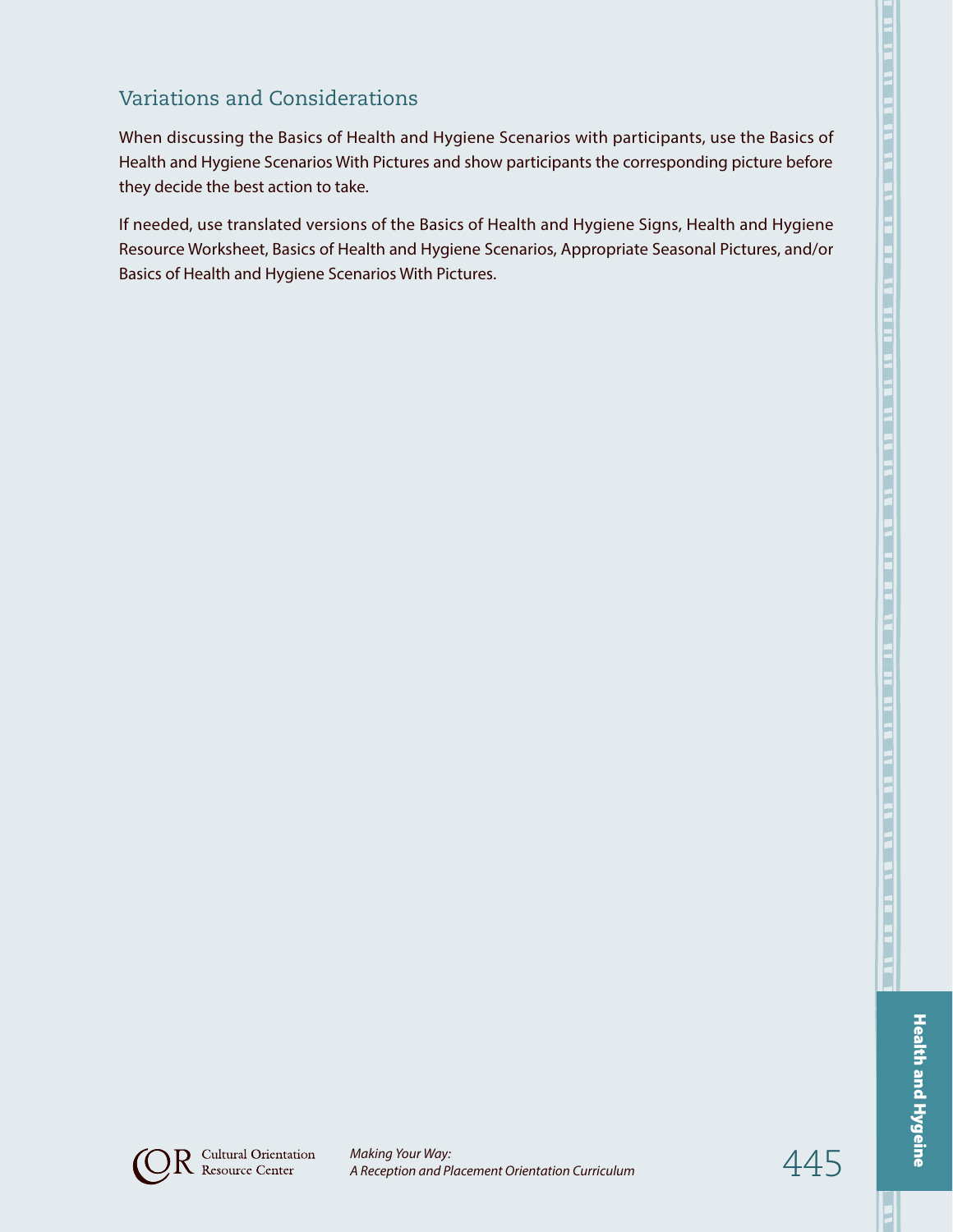## Basics of Health and Hygiene Signs



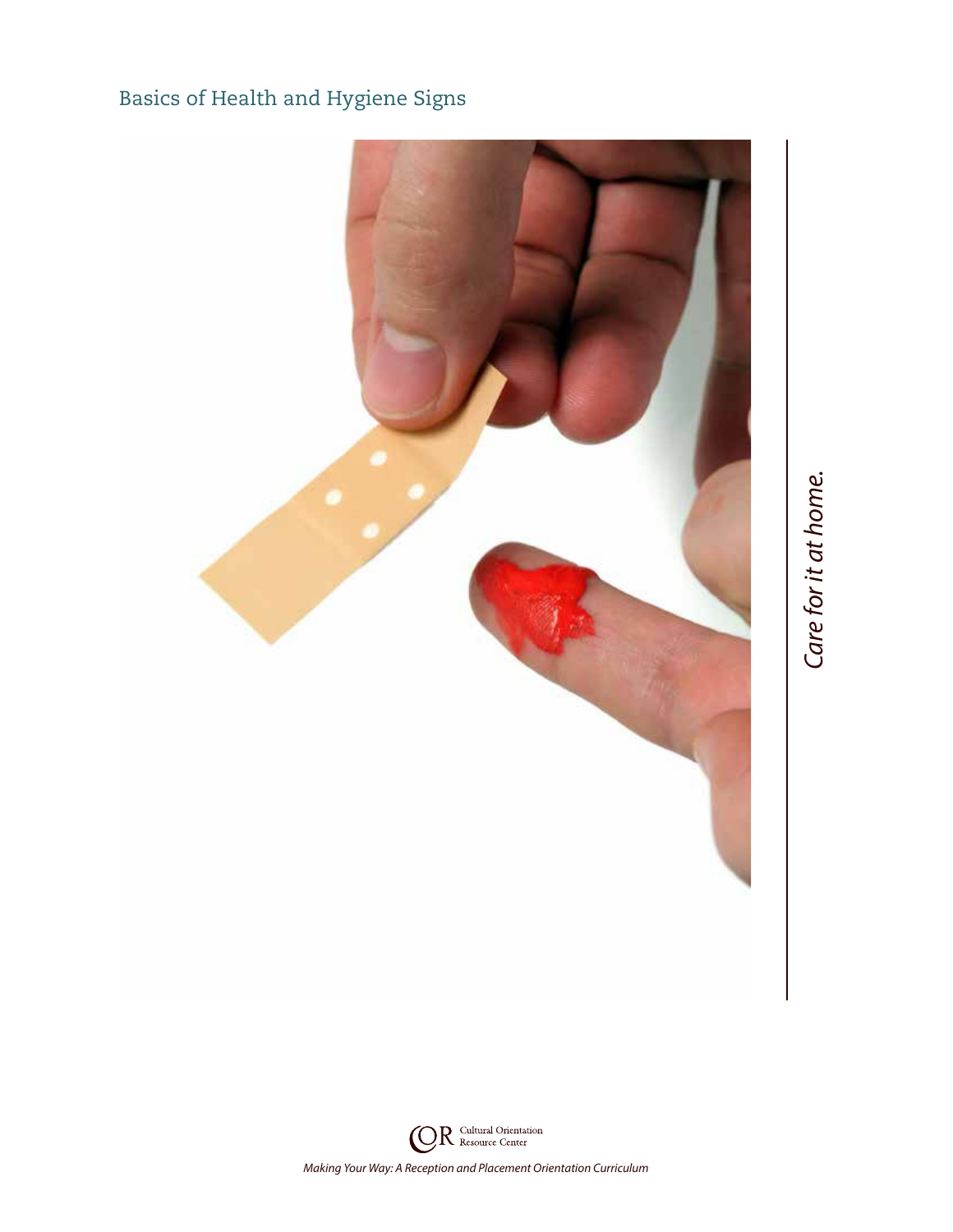

Go to the hospital emergency room (ER). *Go to the hospital emergency room* (ER)*.*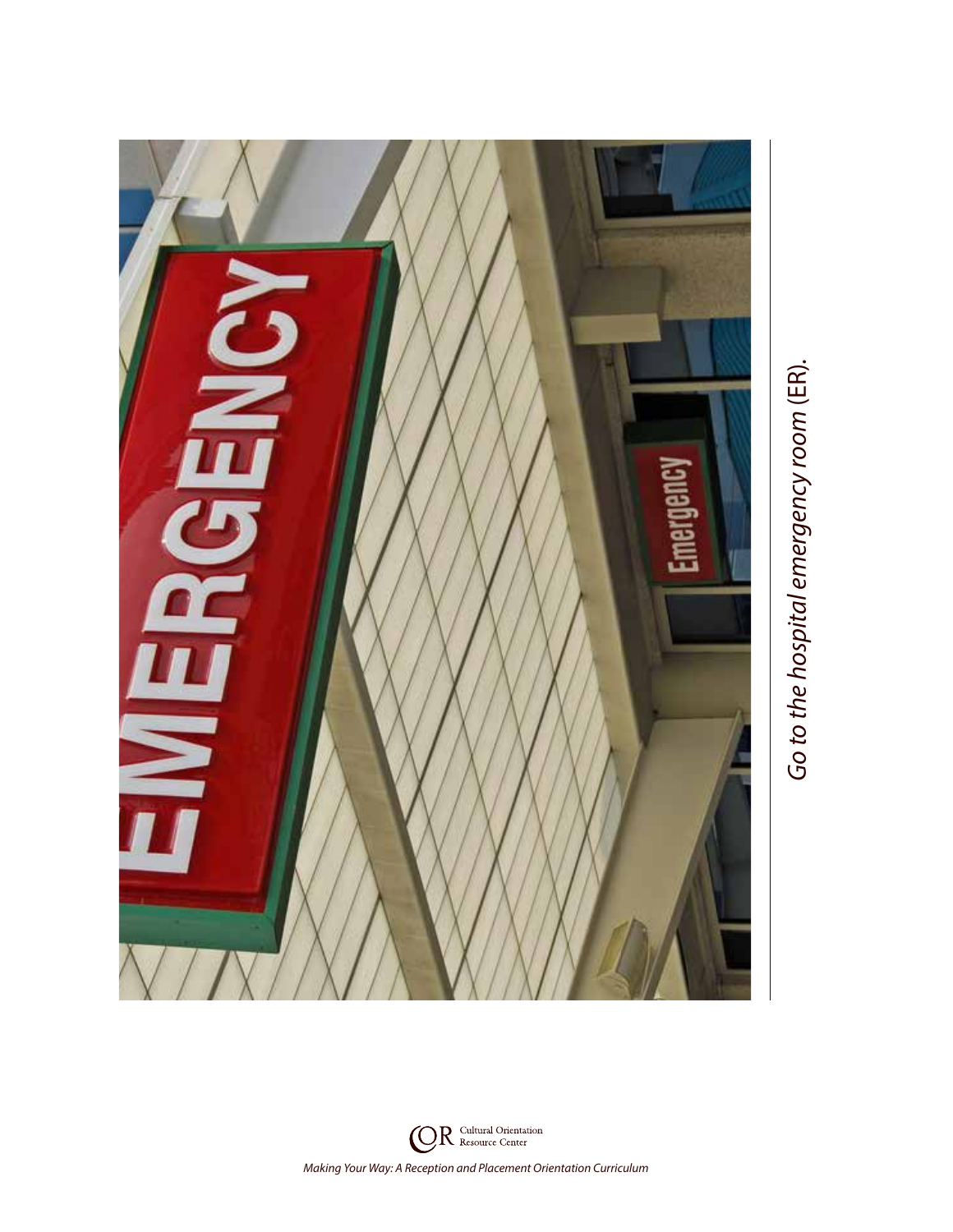

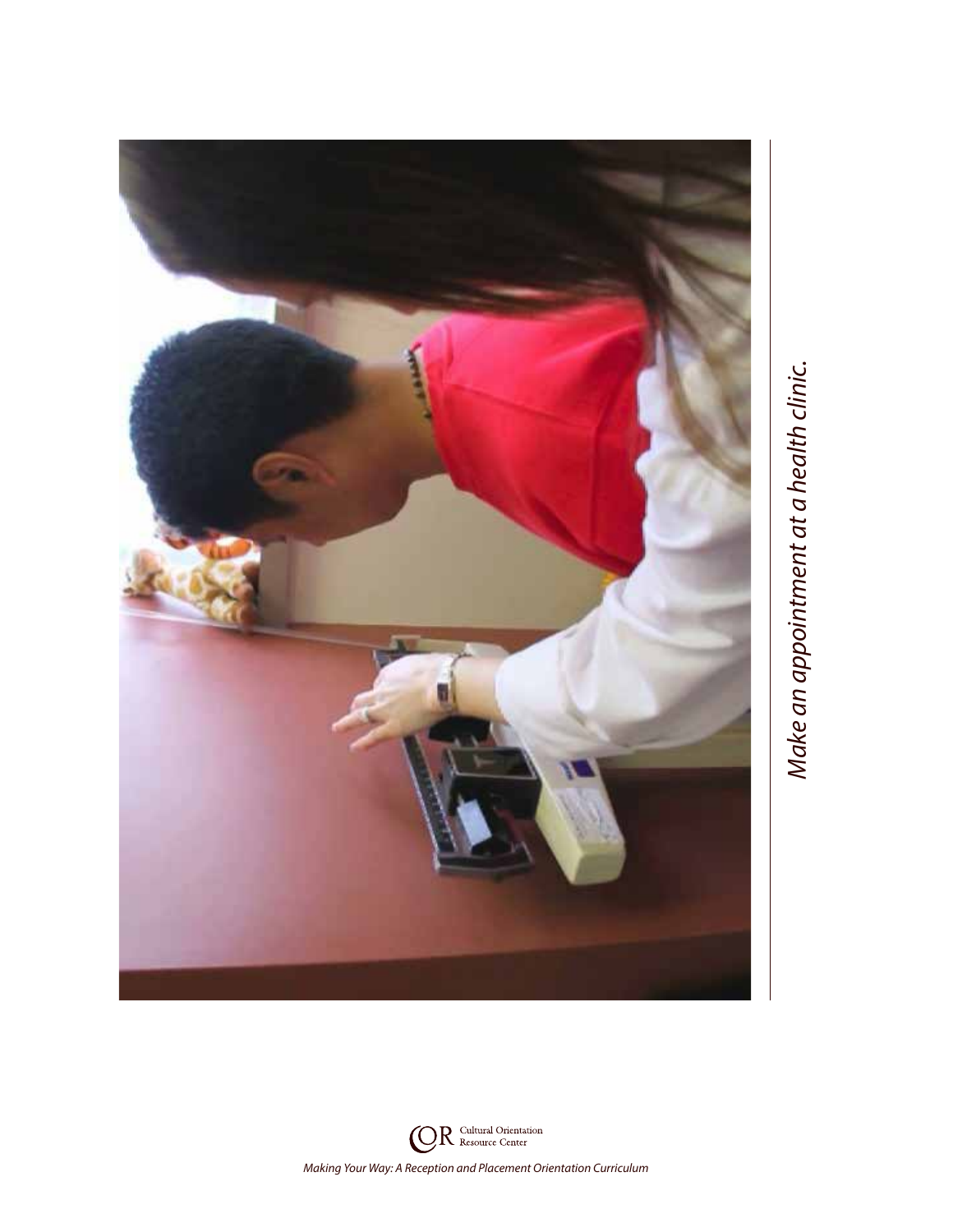

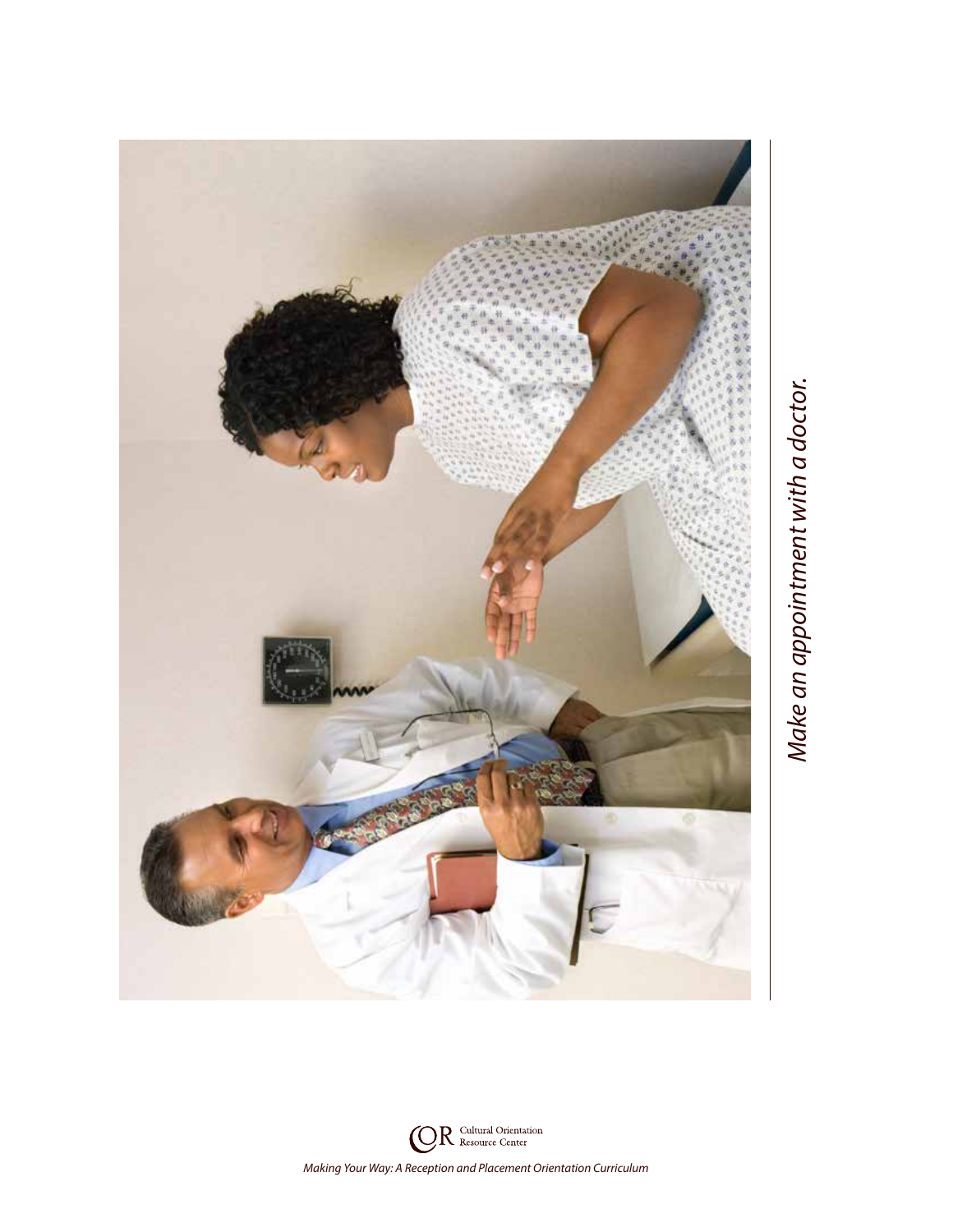

Talk to a pharmacist about what you need. *Talk to a pharmacist about what you need.*

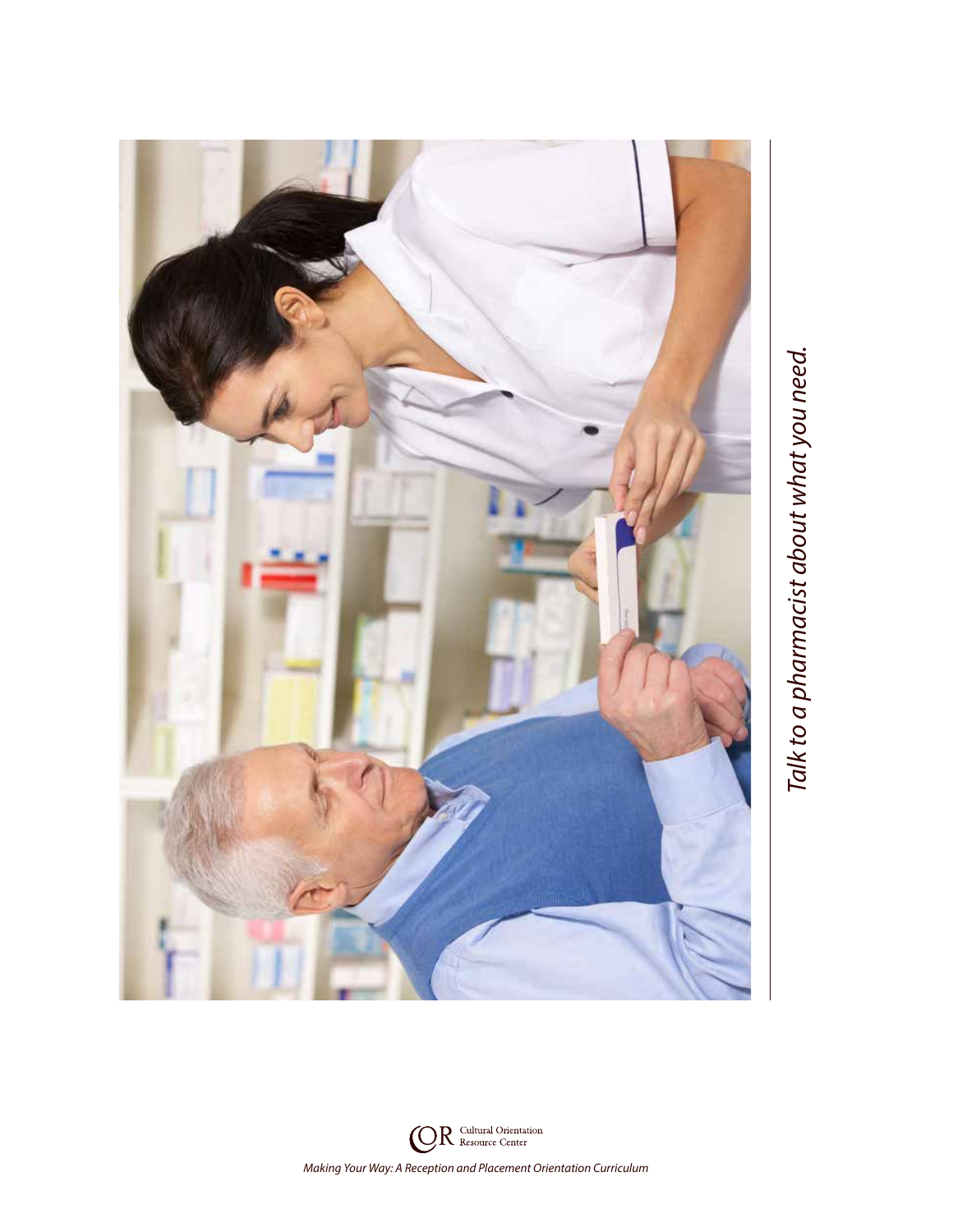## Health Resource Worksheet

| Name:<br>Phone:<br>Email:<br>Notes:             | <u> 1989 - Andrea Stadt Britain, amerikansk politik (d. 1989)</u><br><u> 1989 - Johann Stoff, amerikansk politiker (* 1908)</u><br><u> 1980 - John Stone, amerikansk politiker (* 1980)</u>                                                                                                                                                                                                                                                                                           |
|-------------------------------------------------|---------------------------------------------------------------------------------------------------------------------------------------------------------------------------------------------------------------------------------------------------------------------------------------------------------------------------------------------------------------------------------------------------------------------------------------------------------------------------------------|
| Name:<br>Phone:<br>Email:<br>Notes:             | <u> 1989 - Johann Stoff, deutscher Stoffen und der Stoffen und der Stoffen und der Stoffen und der Stoffen und der Stoffen und der Stoffen und der Stoffen und der Stoffen und der Stoffen und der Stoffen und der Stoffen und d</u><br><u> 1989 - Johann Johann Stoff, deutscher Stoffen und der Stoffen und der Stoffen und der Stoffen und der Stoffen</u><br><u> 1989 - Andrea Santa Andrea Santa Andrea Santa Andrea Santa Andrea Santa Andrea Santa Andrea Santa Andrea San</u> |
| Name:<br>Phone:<br>Email:<br>Notes:             | <u>state and the state of the state of the state of the state of the state of the state of the state of the state of the state of the state of the state of the state of the state of the state of the state of the state of the</u><br>and the control of the control of the control of the control of the control of the control of the control of the                                                                                                                              |
| Name:<br>Address:<br>Phone:<br>Email:<br>Notes: |                                                                                                                                                                                                                                                                                                                                                                                                                                                                                       |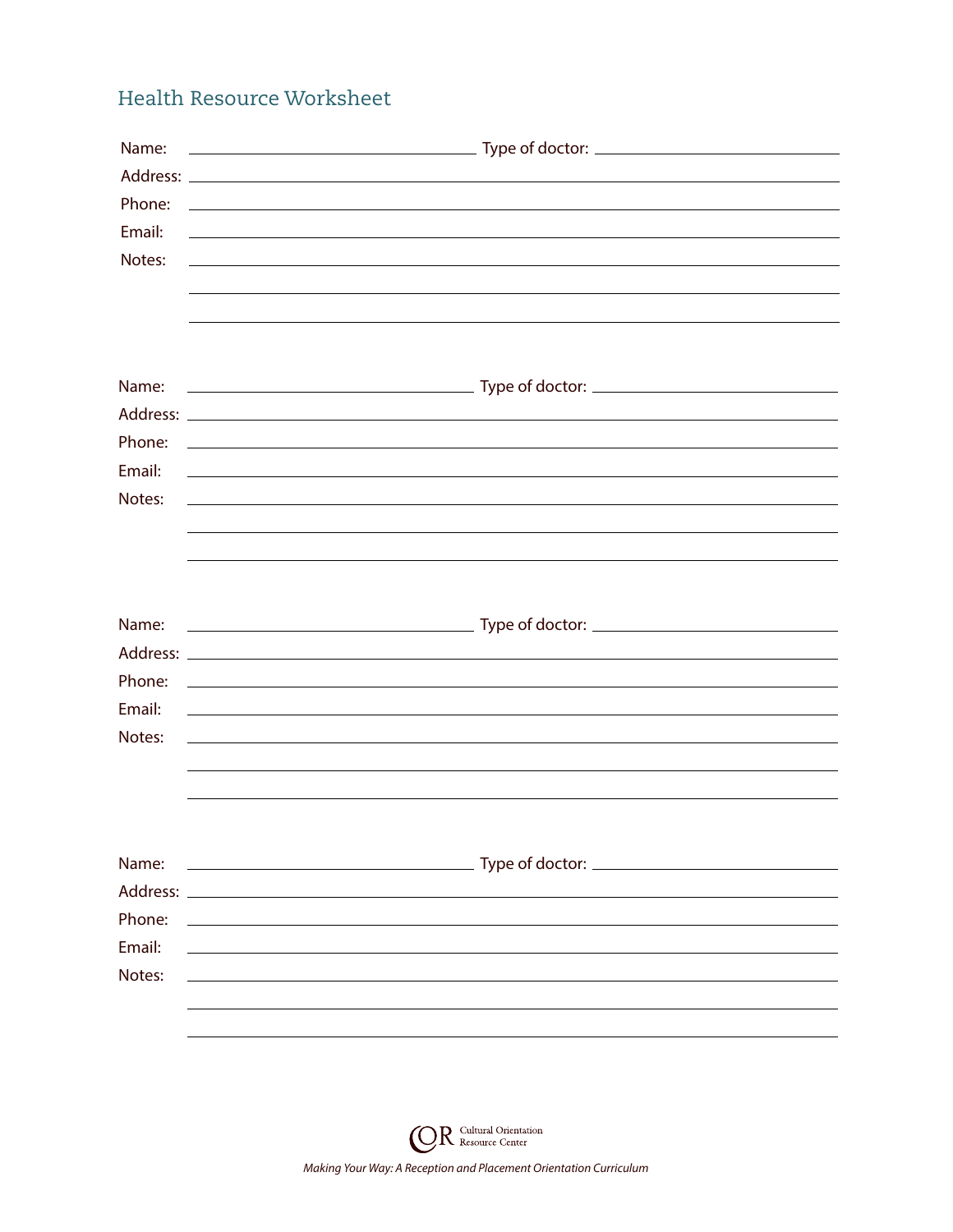#### Basics of Health and Hygiene Scenarios

You are stung by an insect. Your chest or heart hurts. You cut your finger with a knife. You have a fever. You have a small rash on your arm. You have a small cut on your leg. You have a runny nose. You have been having trouble sleeping for quite a while. You have a bad rash. You have a sore muscle. You have a very bad headache that has not gone away. You are feeling very hopeless and don't see a good future for yourself. You have an earache. You have been feeling sad for 2 months. You have hit your head very hard. You have a very bad pain in your stomach. You think you have broken your arm.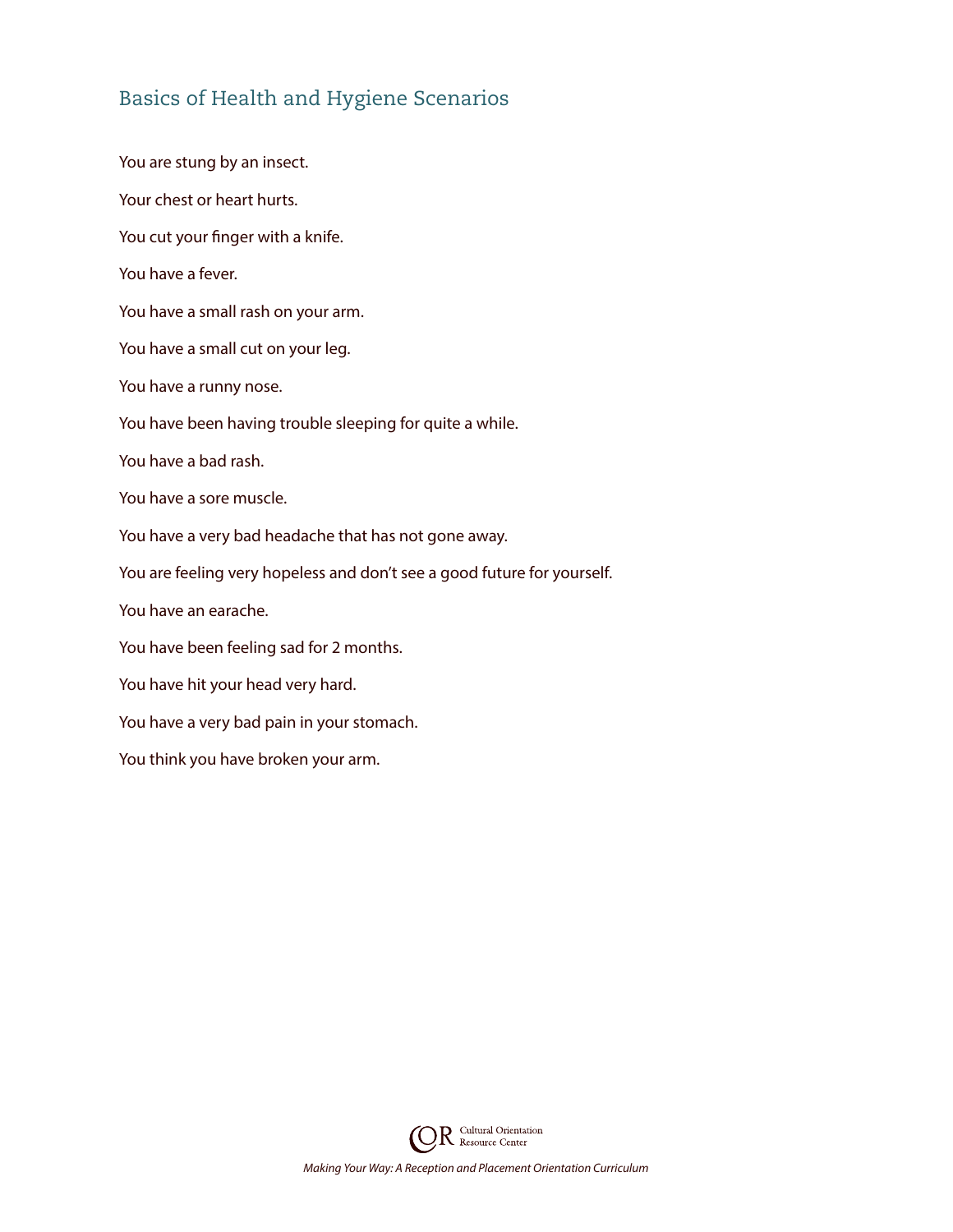## Appropriate Seasonal Pictures





Winter *Fall Winter*





Fall

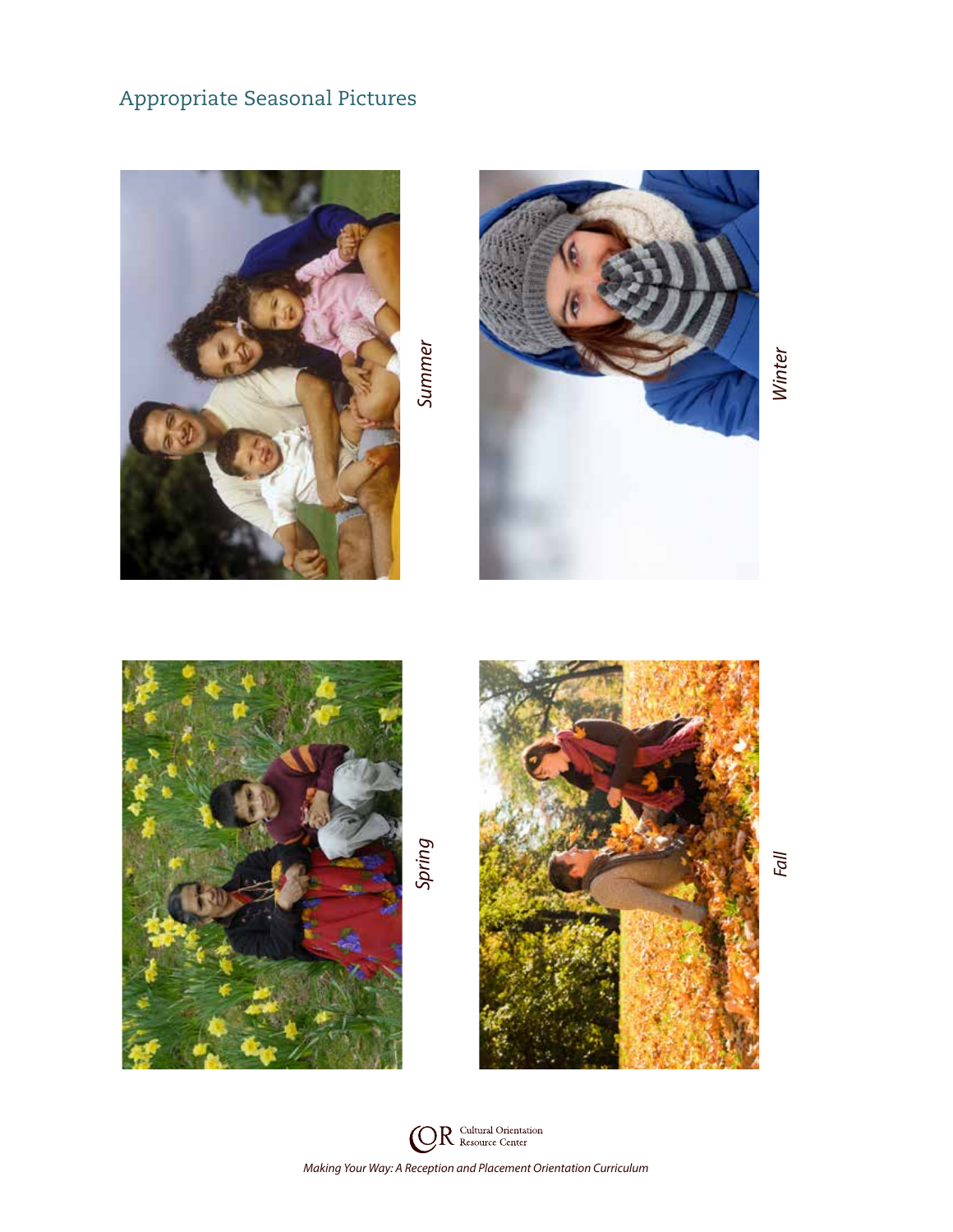

Basics of Health and Hygiene Scenarios With Pictures

**OR** Cultural Orientation *Making Your Way: A Reception and Placement Orientation Curriculum*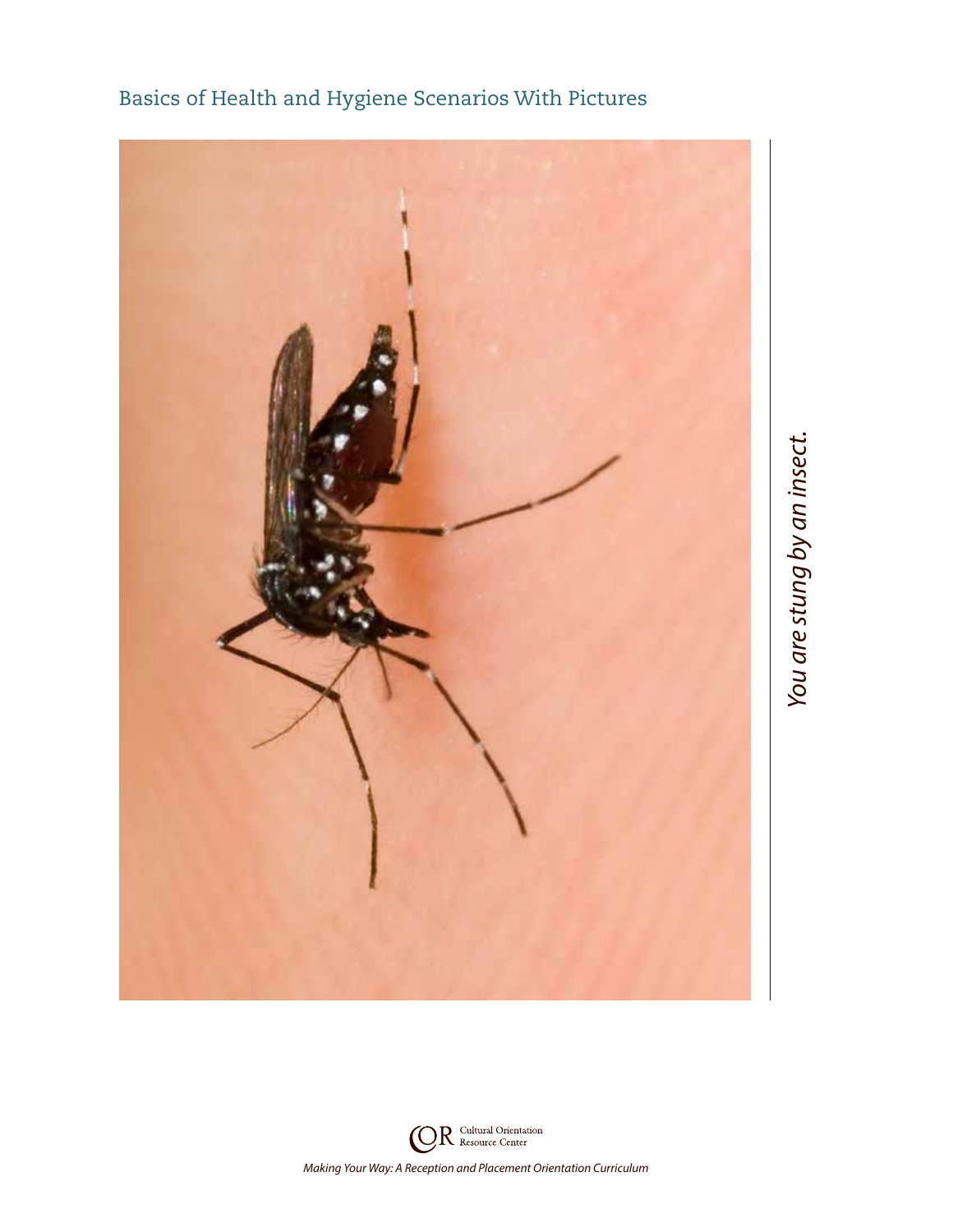

*Your chest or heart hurts.*

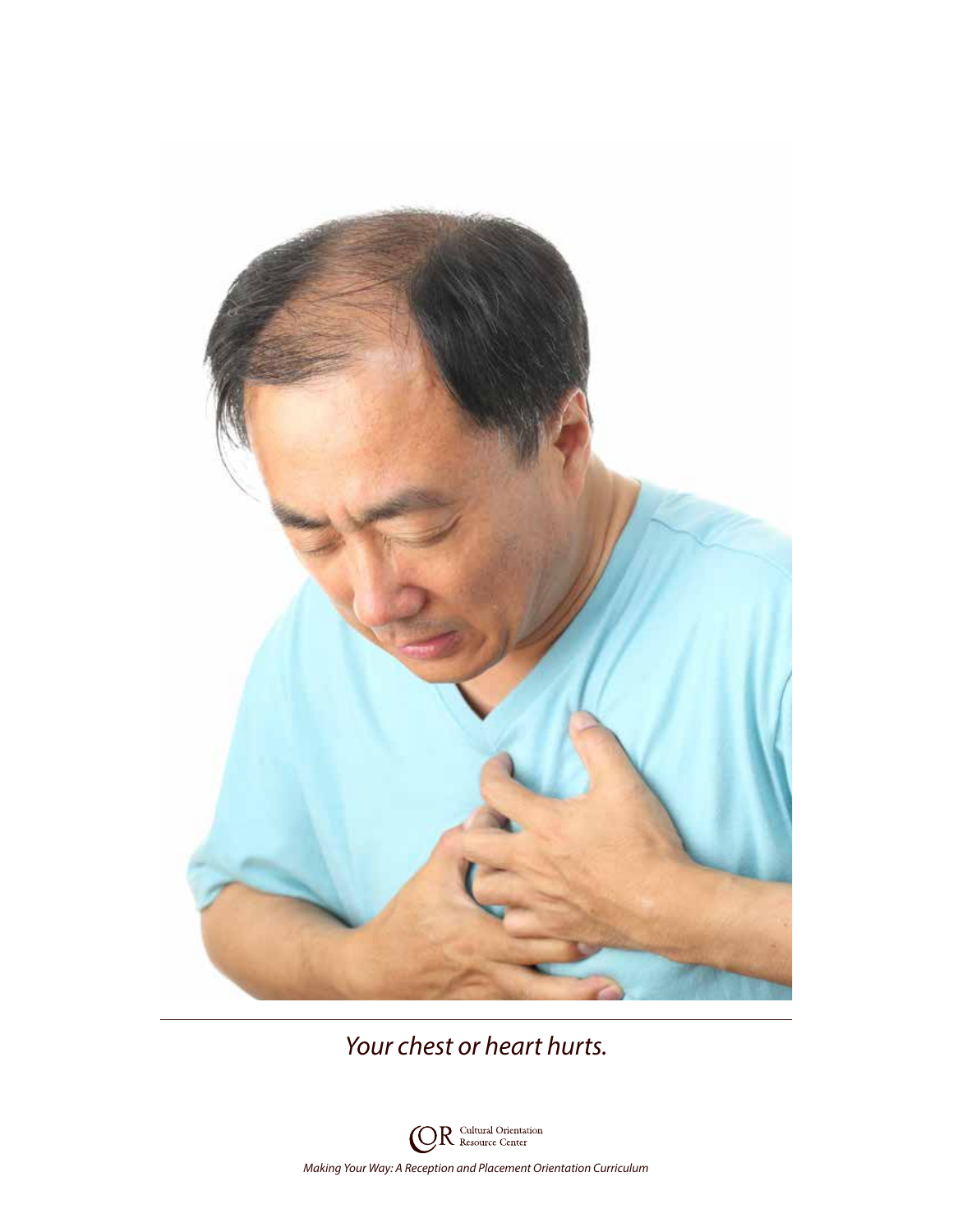

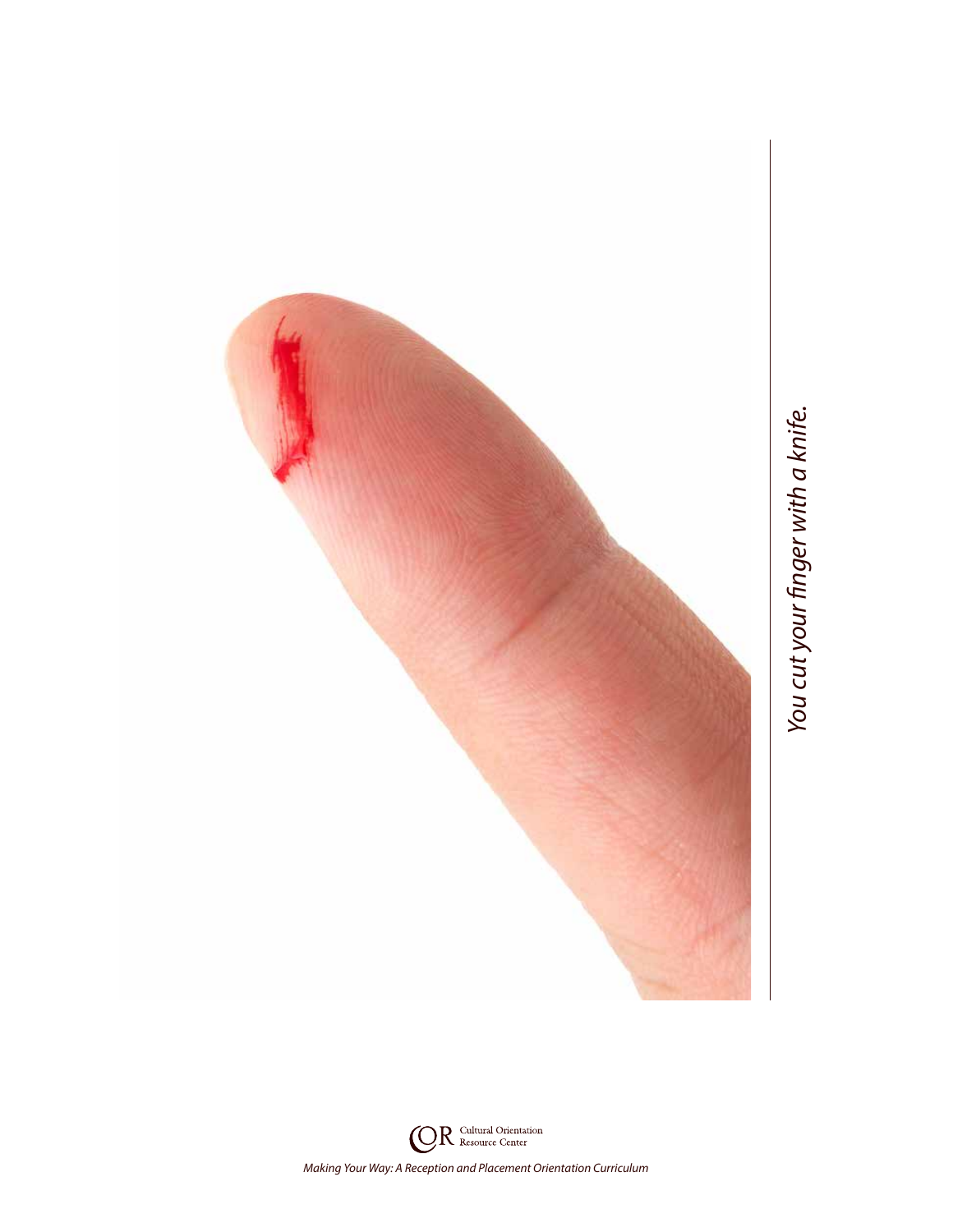

*You have a fever.*

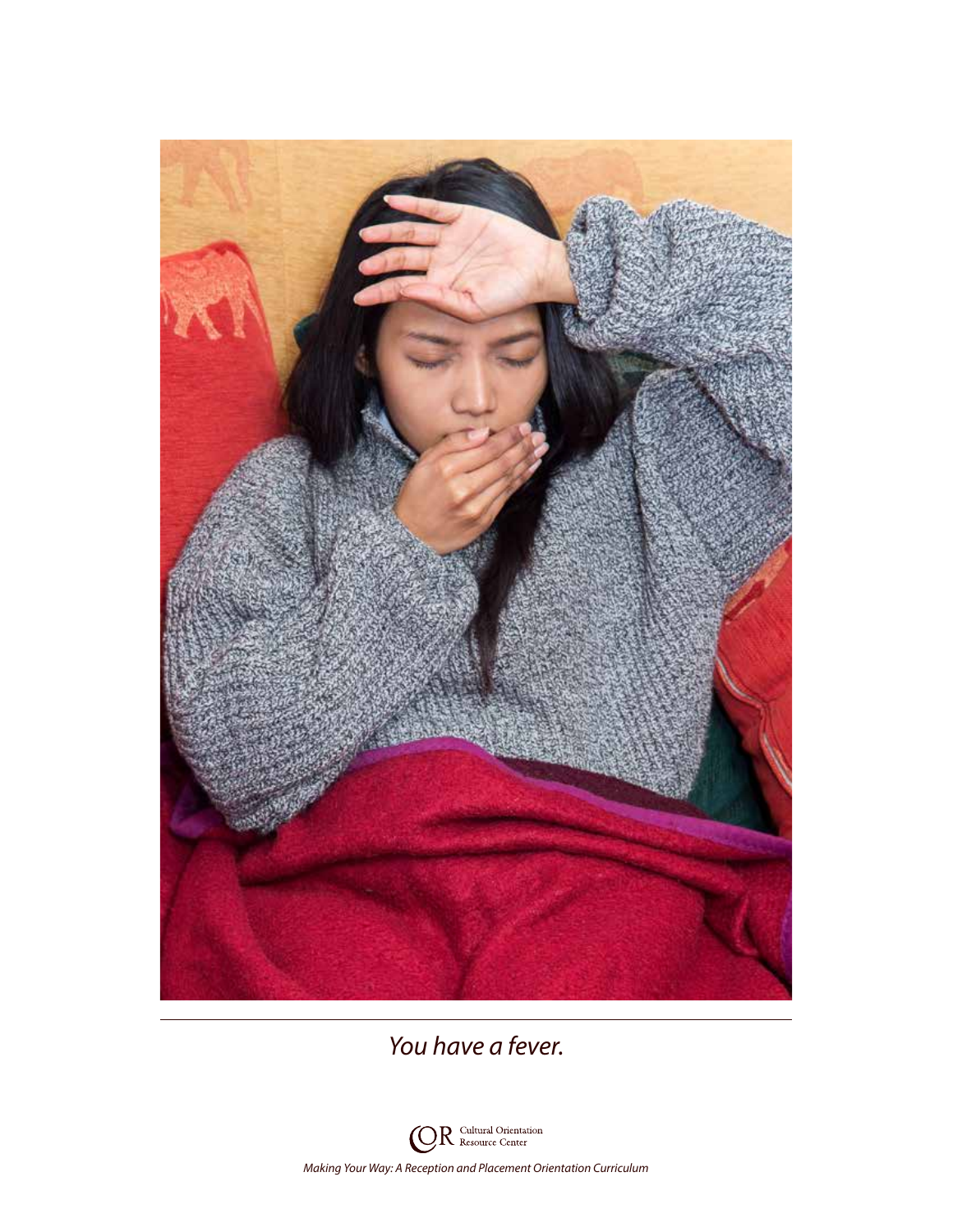

*You have a small rash on your arm.*

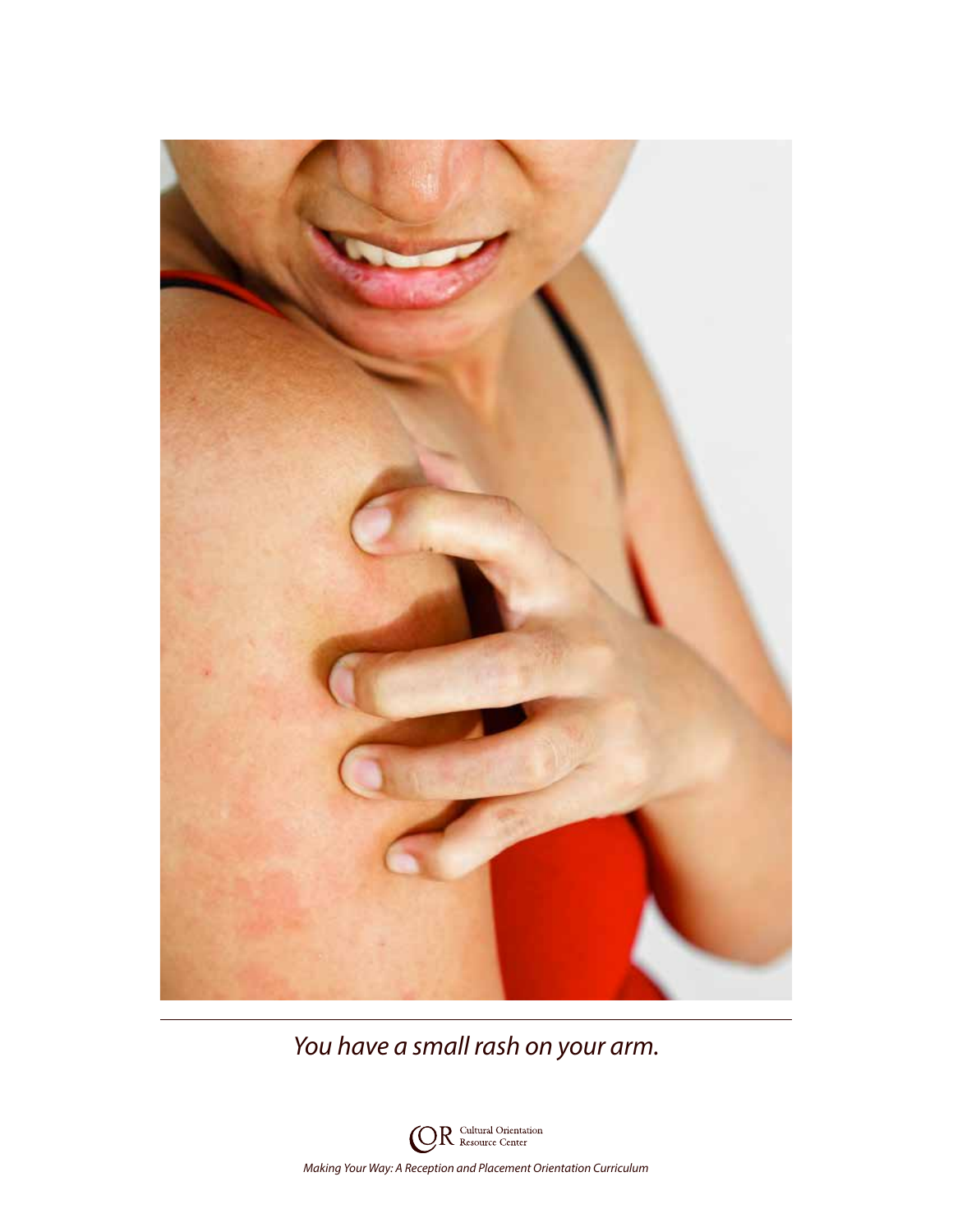

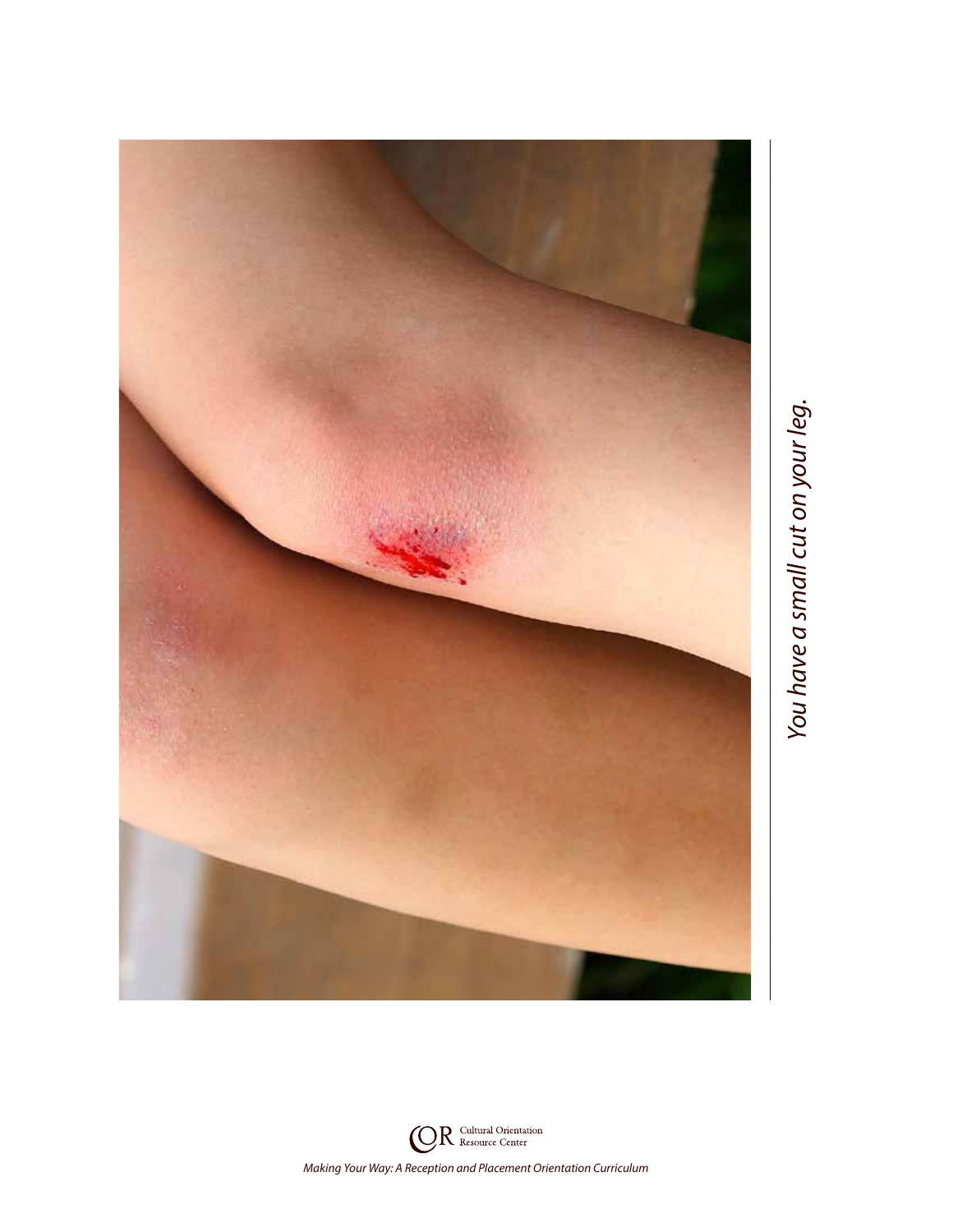

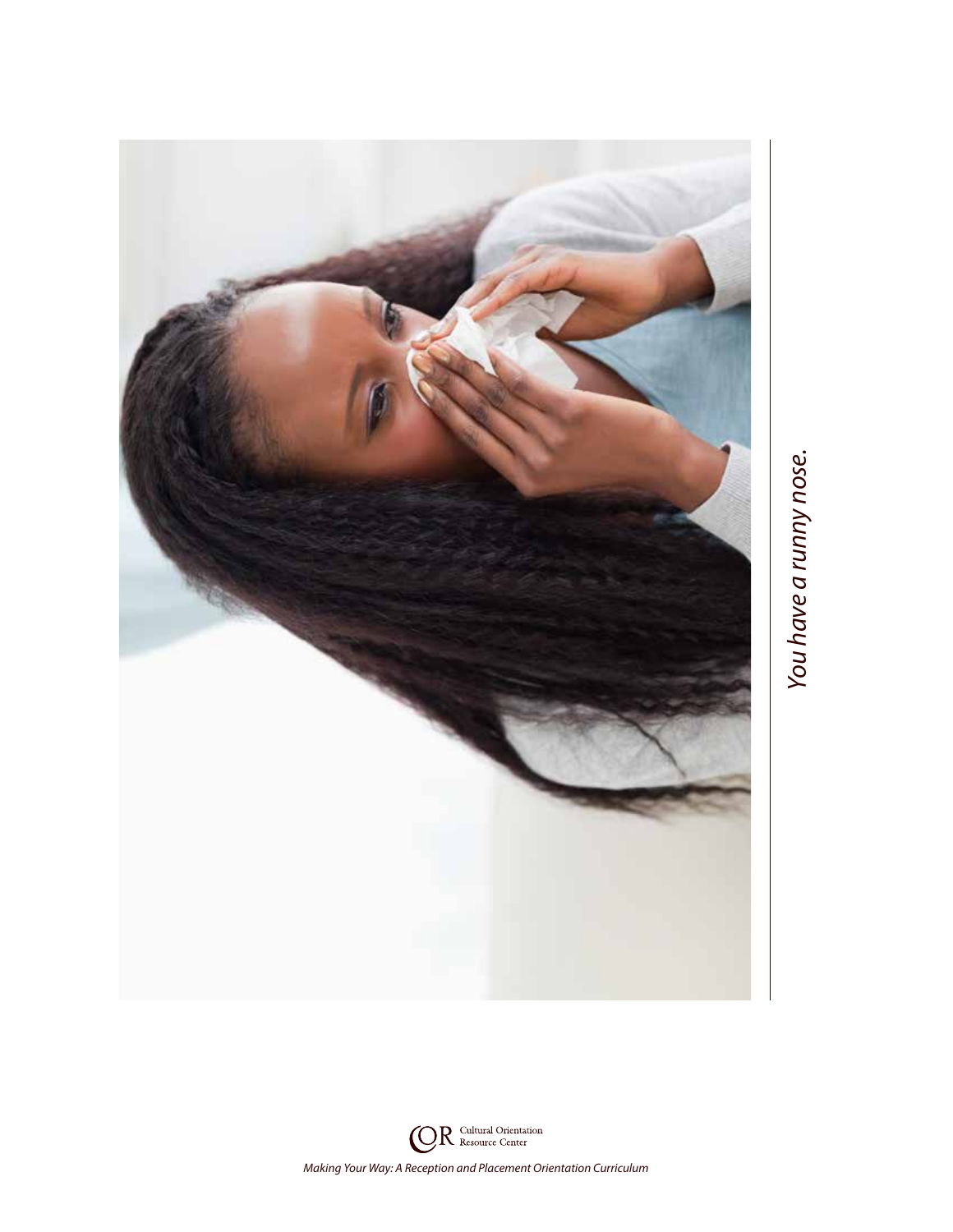

![](_page_19_Picture_2.jpeg)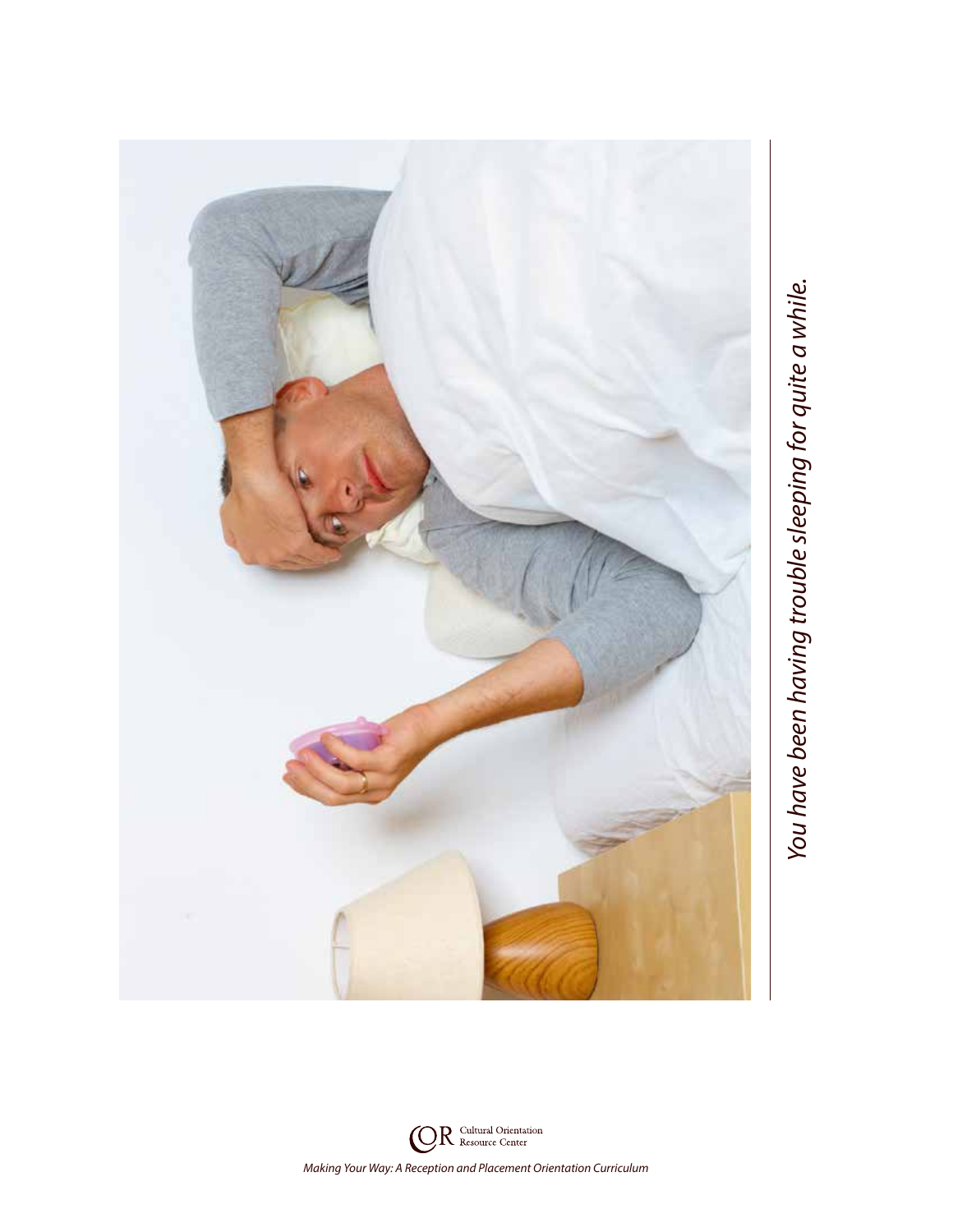![](_page_20_Picture_0.jpeg)

![](_page_20_Picture_2.jpeg)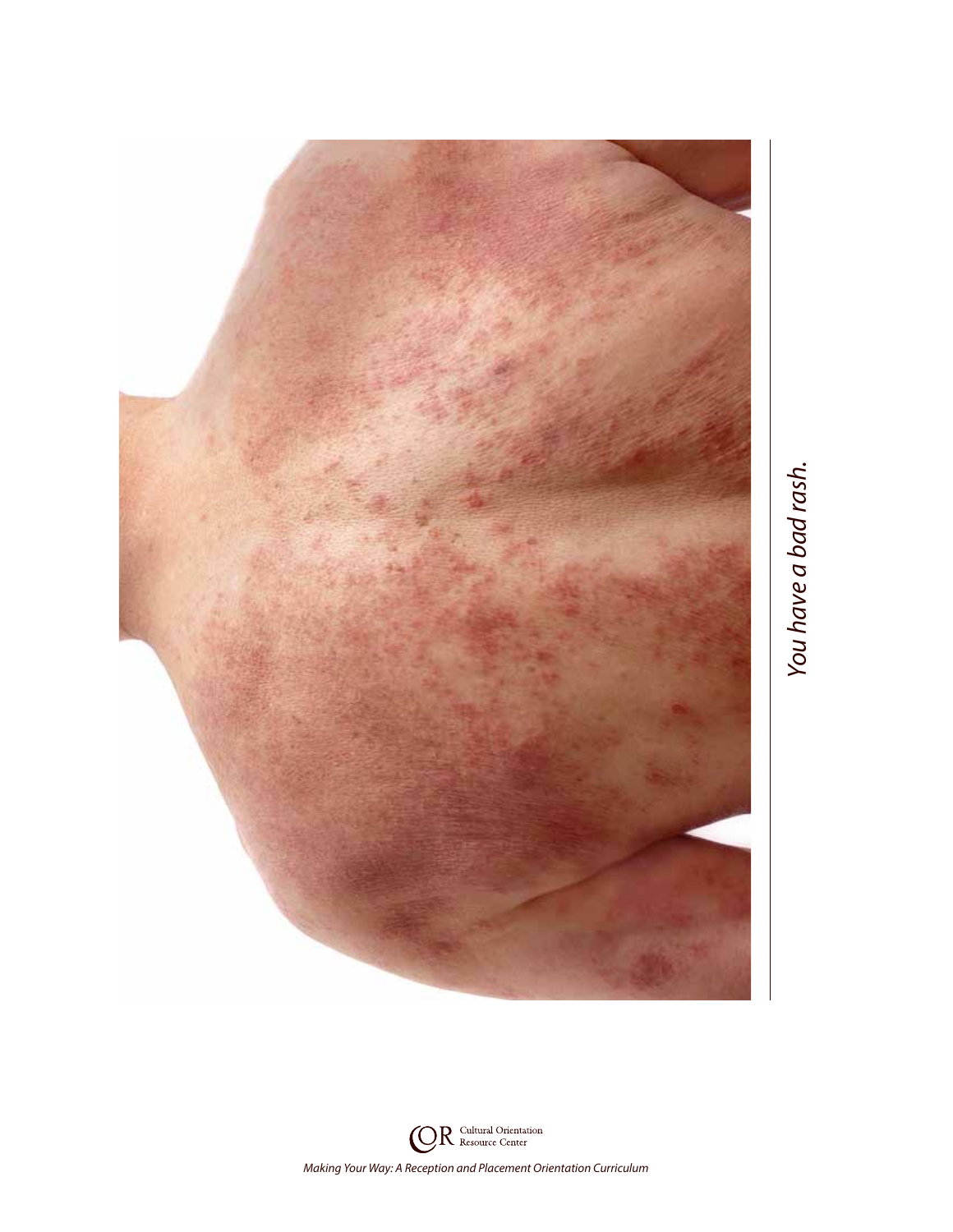![](_page_21_Picture_0.jpeg)

*You have a sore muscle.*

![](_page_21_Picture_2.jpeg)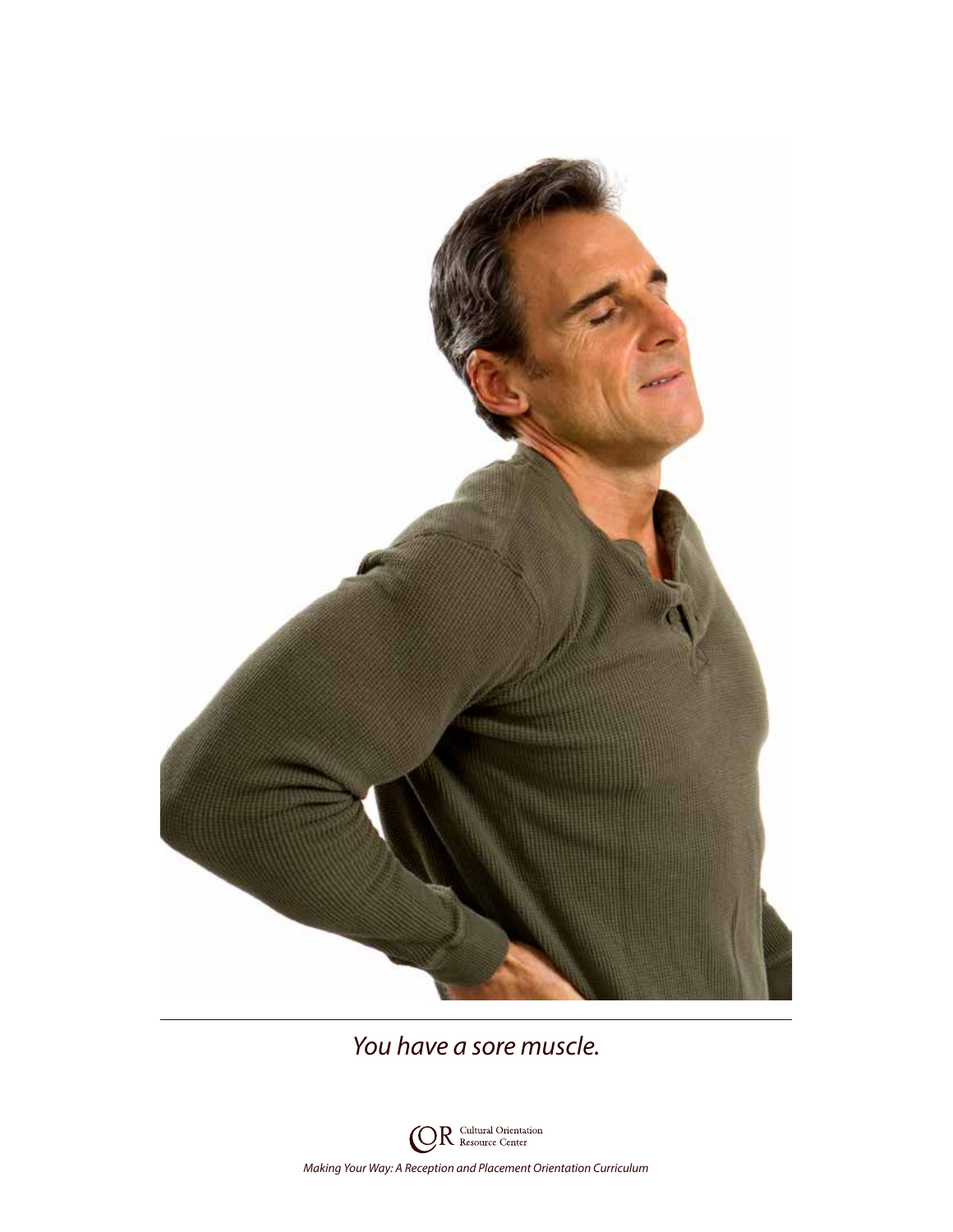![](_page_22_Picture_0.jpeg)

*You have a very bad headache that has not gone away.*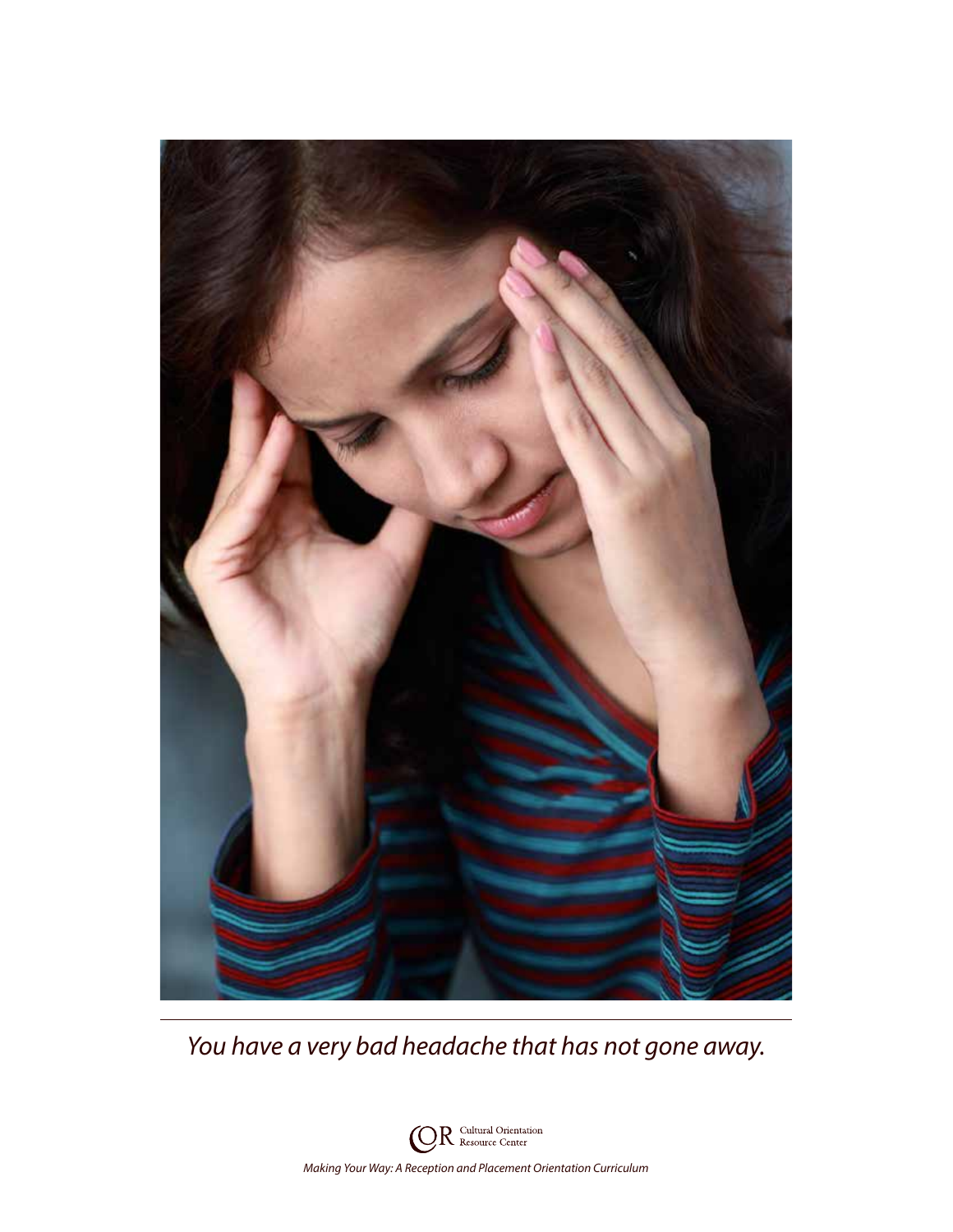![](_page_23_Picture_0.jpeg)

You are feeling very hopeless and don't see a good future for yourself. *You are feeling very hopeless and don't see a good future for yourself.*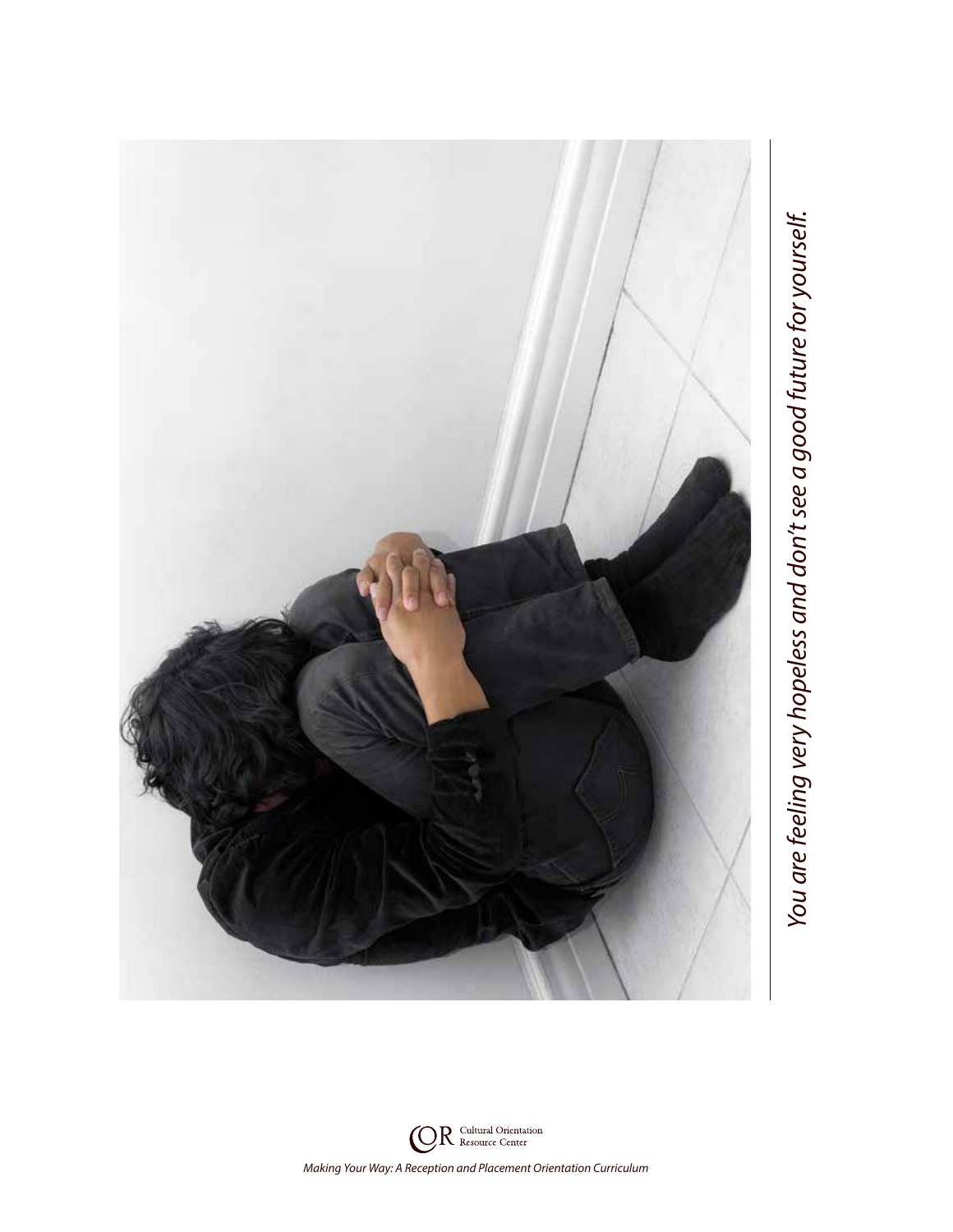![](_page_24_Picture_0.jpeg)

*You have an earache.*

![](_page_24_Picture_2.jpeg)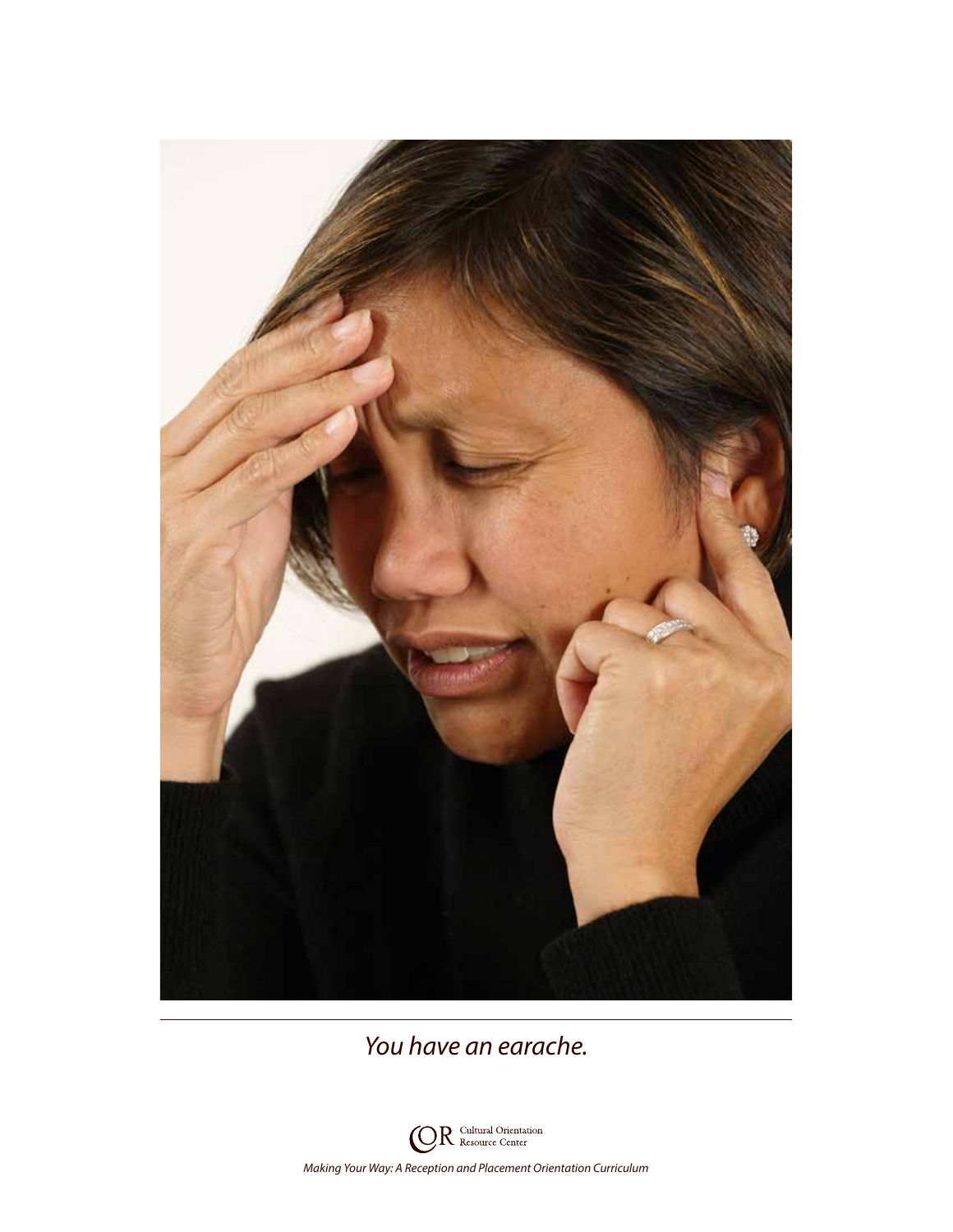![](_page_25_Picture_0.jpeg)

![](_page_25_Picture_2.jpeg)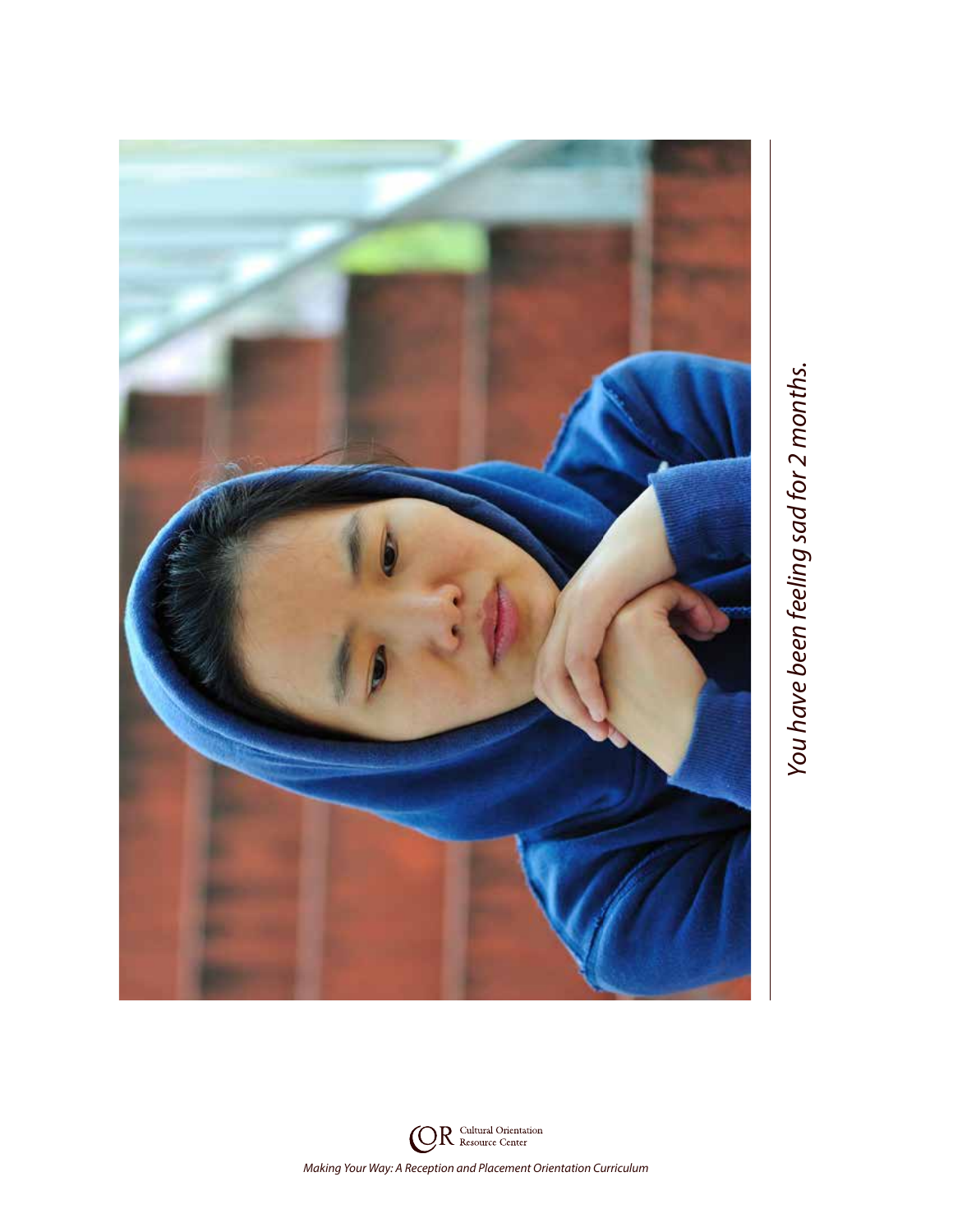![](_page_26_Picture_0.jpeg)

*You have hit your head very hard.*

![](_page_26_Picture_2.jpeg)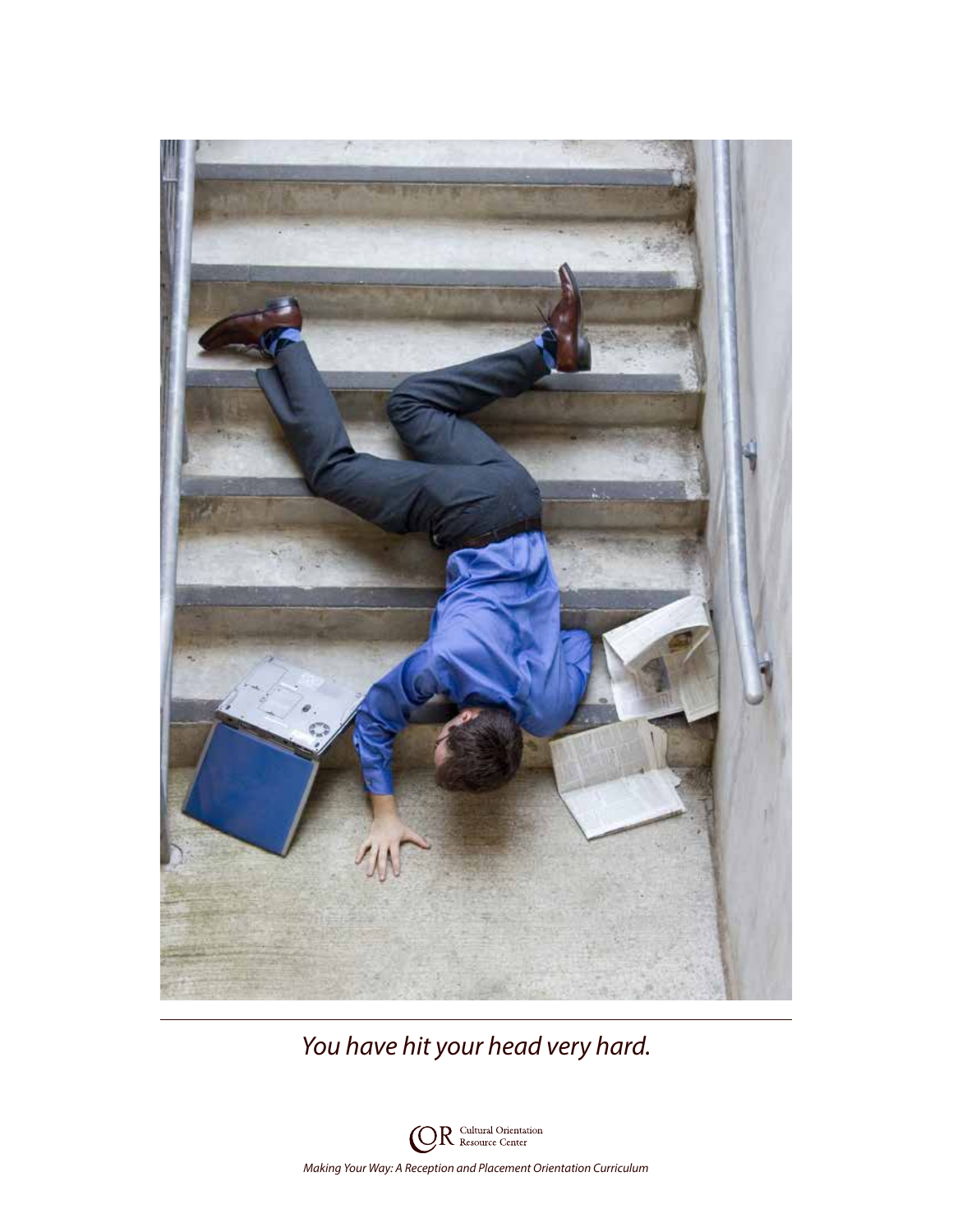![](_page_27_Picture_0.jpeg)

*You have a very bad pain in your stomach.*

![](_page_27_Picture_2.jpeg)